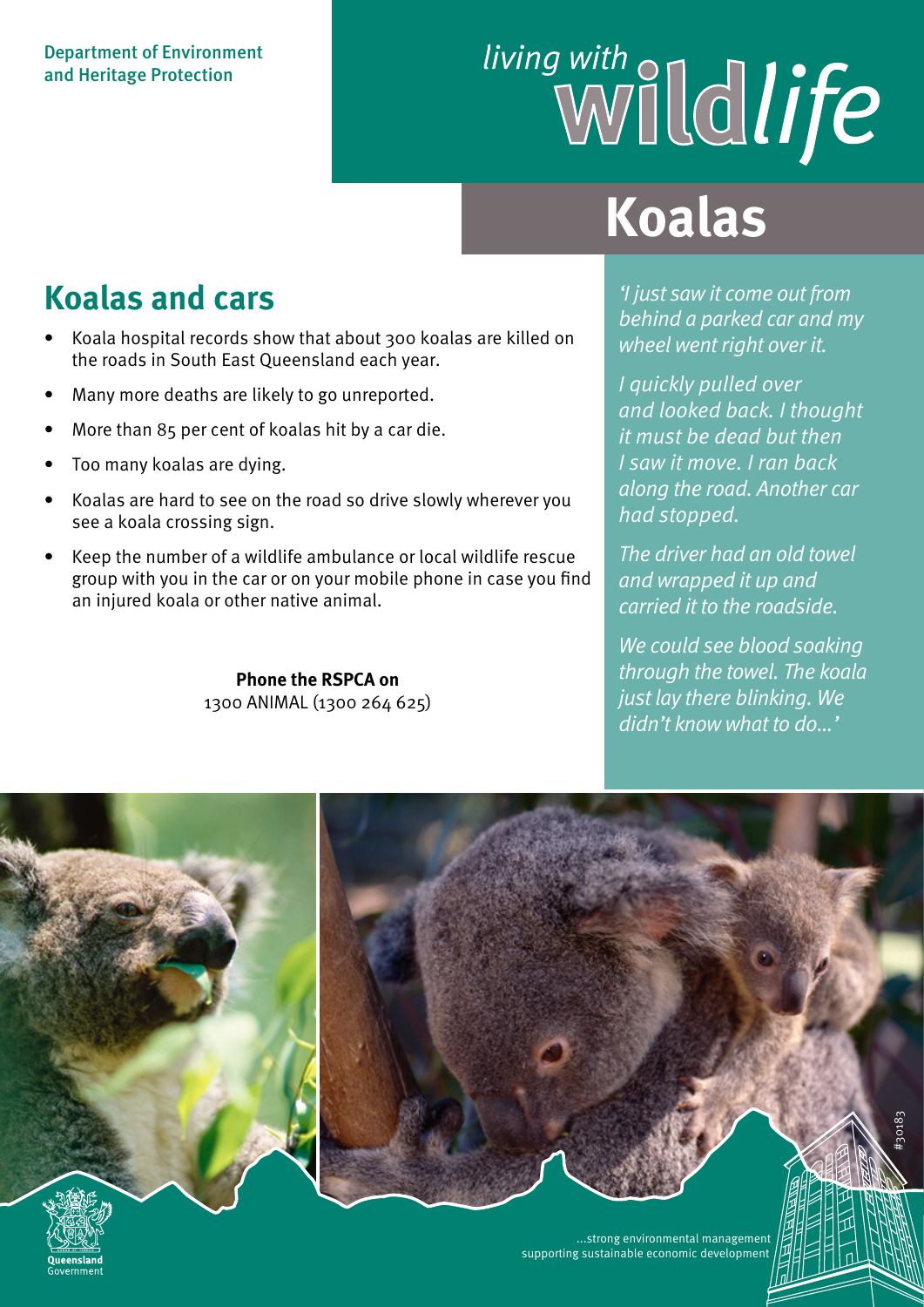# living with a control of the

### **Koalas**

#### **Each koala is important**

Seeing a dog or a cat that has been killed by a car is an unpleasant experience. If you own a pet, you might think about how horrible it would be if it was yours. And then comes the uncomfortable feeling that this pet does belong to someone and that someone will soon find out that it's gone. This pet had a name. It was someone's companion, a part of a family. It was a unique individual.

Now, what happens when you drive past a wild animal, say a koala that's been killed by a car? Is the feeling the same? Is it just as sad, or is it somehow easier to dismiss as less disturbing? This koala has no name, it belongs to no one and it's not really anyone's responsibility, it's just part of a species—not an individual—with other koalas, just like it, out there somewhere in the gum trees.

But these wild animals are a lot more like our pets than we realise—especially in the case of the koala. The koala that is seen regularly in a neighbourhood probably has been given a name. It's distinguished from other koalas by its looks, its habits and where it lives. Locals enjoy seeing it and wonder if anything's happened to it when it disappears for a few days. It does become an individual that is part of the community and cared for by those who plant trees, control their dogs and do whatever they can for the wellbeing of their local koalas—and this can include taking care while driving through areas where koalas live.

#### **Keeping koalas alive: wildlife-friendly driving**

While it is sad to see a dead koala on the roadside, the shock of actually hitting a koala can be sickening.

In many cases there is little that can be done if an animal rushes out onto a road in front of your car. If a koala is struck by a vehicle, it can be killed outright or suffer serious injuries. The risk of hitting a koala may be reduced by driving more slowly and scanning the roadsides for signs of movement—or by trying to avoid driving in areas where koalas occur at those times when they are most active. While these precautions will reduce the risk of encountering a koala on the road, it will always be important to know what to do if an accident does happen.

#### **A driver's questions: How can I steer clear of koalas?**

#### *When are koalas most likely to be moving across roads?*

Even though koalas can sleep for much of the day, they still come to the ground to move between trees. Where their habitat is fragmented by development they often have to cross roads to reach some of the food trees within their home range. Their on-ground movements can take place at any time of day but usually occur at night.

Koalas become more active between July and September in the lead up to the breeding season. At this time breeding males are establishing their home ranges and young animals may be moving out into new areas.

If you are driving through koala habitat you should slow down and scan the roadsides for koalas (and other wildlife). Get passengers in the car involved in 'wildlife watching' (this can become an activity for children).

You will probably see dead wildlife on the road at times and where it occurs regularly will indicate the 'black spots' where 'wildlife-friendly driving' is needed. Koala and wildlife crossing signs are also good indicators of where you need to be aware of wildlife on the road.

#### *What do you mean by 'wildlife- friendly driving'?*

In many ways wildlife-friendly driving is just like driving through a school zone when school gets out. It involves driving well within the speed limit (but without becoming a traffic hazard yourself), and scanning the roadside for anything that may move onto the road in front of your car.

When driving at night, watch out for the eye shine from animals that are crossing the road. Eye shine is the reflection of your headlights shining in an animal's eyes. Animals that are active at night have a special mirror-like structure on the retinas at the back of their eyes that allows their eyes to concentrate the available light, helping the animal see in the dark. Animals can act unpredictably when confronted by bright headlights or can be temporarily blinded. Slowing down will give the animal more time to react and get off the road. If you have a passenger in the car, ask them to look out for wildlife too.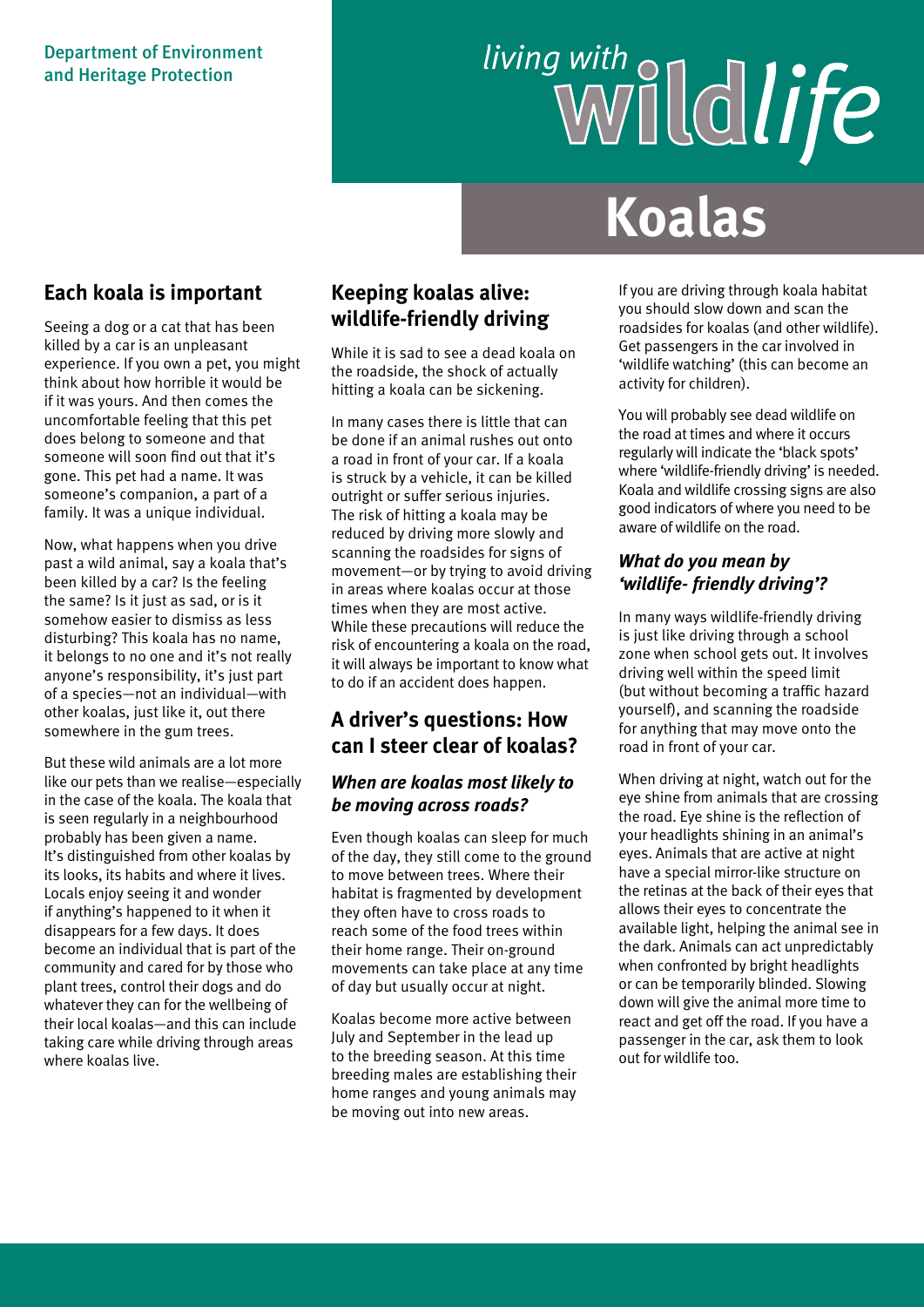## living with a control of the **Koalas**

#### *What do I do if I see a koala on the road?*

Slow down and allow it to move off the road. If you get too close you may 'spook' it and it could freeze or run back in front of the car. If it is a young animal, its mother may be nearby and could also run out on to the road. Even if you can safely pass a koala that's beside the road, slow down so that your brake lights catch the attention of other drivers, making them more likely to notice the koala if it moves on to the road (you can also use your hazard lights).

#### *What can I do if I accidentally hit a koala or find an injured koala on the road?*

If you drive through an area where koalas (or other wildlife) live, you may find an injured animal. You should be prepared by having the phone numbers of your local wildlife care groups or wildlife ambulance and the location of your nearest vet surgery in your car or on your mobile phone (these numbers can be found in community service directories or by looking under 'Animal welfare organisations' in the Yellow Pages). You can also ring the RSPCA on 1300 ANIMAL (1300 264 625).

Carry an old towel or blanket in your car to wrap an injured animal in case you need to carry one off the road and to keep it restrained. This will stop the animal from moving and further injuring itself—and from biting or scratching. If the animal is already on the roadside and is safe, avoid moving it and only restrain it to stop it from escaping or injuring itself further.

You always need to consider your personal safety before attempting to help an injured koala. Park your car safely and use the hazard lights to alert the drivers of other cars. Contact your local wildlife care or rescue group for advice. If you are interested in becoming a wildlife carer you should contact a local wildlife care group or the RSPCA. They can advise you about suitable training programs on wildlife rehabilitation and permit requirements.

#### *What if the koala is dead?*

It is still important to notify the Department of Environment and Heritage Protection (EHP) or a local wildlife care group about a koala even if it is dead. These koalas provide valuable information on the occurrence of diseases and the health of local koala populations. Keeping records of the number of koalas killed on roads also allows wildlife managers to identify problem areas where strategies to reduce the number of koala deaths can be put in place (e.g. koala crossing signs and devices such as culverts). If you find a dead koala report it to the department (phone 3202 0231) during work hours or the RSPCA (1300 ANIMAL) after hours.

If a live pouch young is found, it should be kept warm and given to a wildlife carer as quickly as possible. Do not attempt to feed it or give it a drink. If an almost fully grown joey is seen near the dead koala, a wildlife carer should be contacted. The carer will decide whether the koala is old enough to survive on its own or will need to be caught. Only trained and authorised wildlife carers or wildlife rescuers should attempt to catch healthy koalas, as it can be a dangerous procedure for both the koala and the person involved.

#### *How many koalas are killed in Queensland each year?*

The number of koalas killed by vehicles each year in Queensland is not known. Since 1997, vehicles have killed or injured an average of about 360 koalas each year in South East Queensland. This makes up about 20 per cent of all koalas brought into wildlife hospitals in this area and makes it the most significant impact on koalas after habitat clearing, and is comparable to the impact of disease.

#### *What the statistics don't tell us*

The statistics about koala deaths and injuries don't tell the full story. For example, not all koala deaths and injuries are reported. Further, a koala listed as a 'road kill' may have been more vulnerable to vehicle strike because it was already diseased or stressed, or injured from a previous car strike or recent dog attack. It may have been crossing the road to get to the last patch of gum trees in an area or get away from a dog. A koala's death or injury may be the result of a combination of impacts but a 'statistic' only lists a single cause. What the statistics really say are that too many koalas are dying.

#### *Do we need to worry about the number of koalas being killed on the roads when habitat clearing is having a greater impact?*

Wildlife conservation issues rarely have single causes or single solutions and it is no different with koalas. Each threat, whether it is habitat clearing, vehicle strike or dog attack, is being addressed by the State Government as part of a combined approach to conserving koalas.